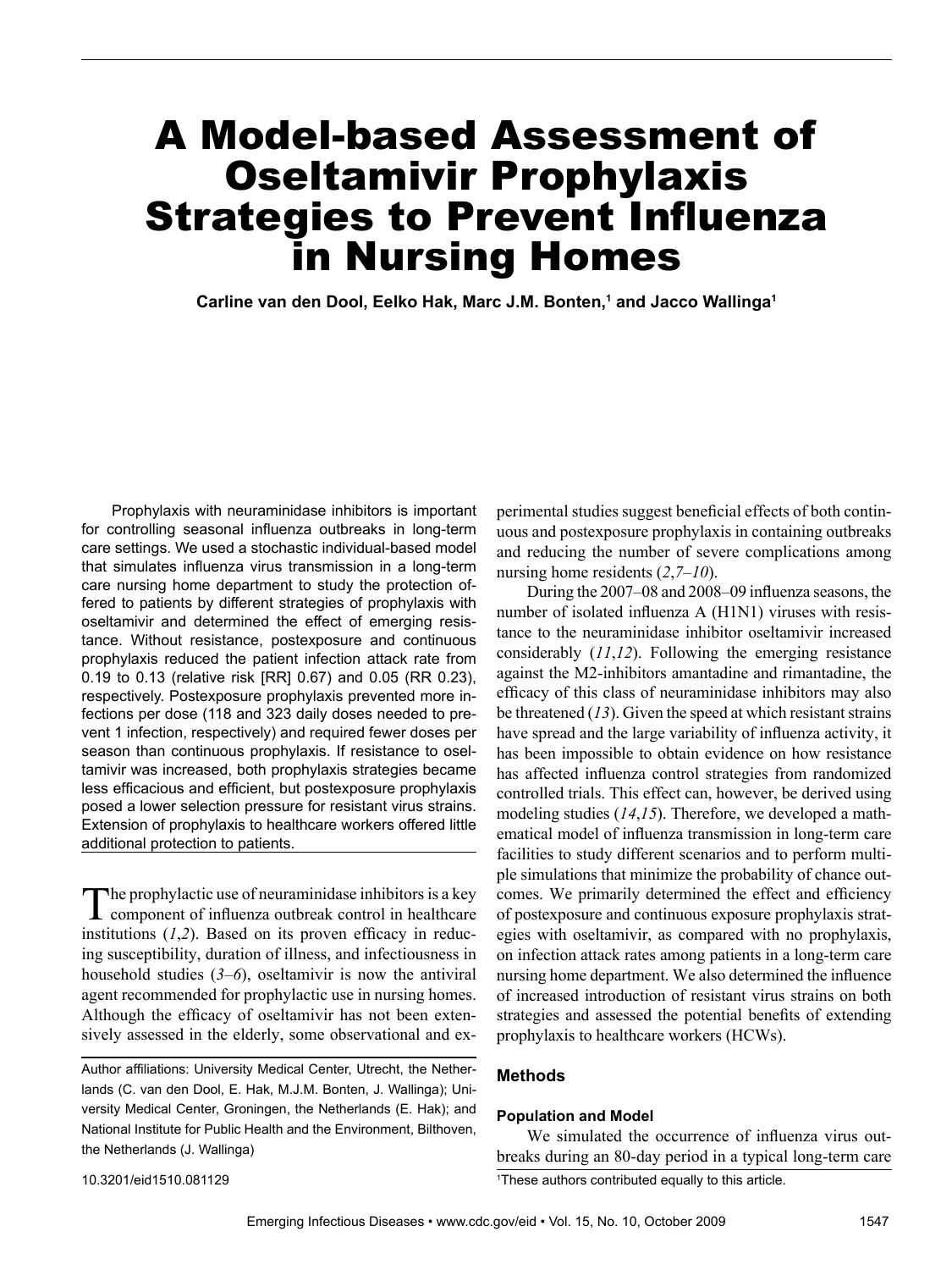nursing home department (30-bed unit with 15 two-bed rooms and a team of 30 HCWs) in the Netherlands. HCWs worked 8-hour shifts; according to a weekly schedule 5, 3, and 1 HCW(s) worked during the day, evening, and night shifts, respectively, which has been observed in some nursing homes in the Netherlands. The average length of stay for a patient was 14 months (*16*,*17*). Because we simulated a small population where chance events can have major effects, we used a stochastic transmission model. The model is described in the online supporting information (online Technical Appendix, available from www.cdc.gov/EID/ content/15/10/1547-Techapp.pdf) and has been described in detail in a previous study (*18*). Here, we describe the essential elements of the model's structure for the baseline scenario (parameters for the baseline scenario are shown in Table 1).

# **Infection Cycle**

According to a standard model for infectious disease transmission, persons could be in 1 of several stages of influenza virus infection: susceptible, infected but not yet infectious (exposed), infectious, or recovered/immune (Figure 1) (*19*). The durations of the exposed and infectious periods were exponentially distributed with means of 1.4 days; the resulting generation time equaled 2.8 days, which agrees with observations of generation times during influenza epidemics (*20*,*21*). At the start of the influenza season, 30% of the adult nursing home population was assumed to be immune to infection because of cross protection from earlier infections (*22*). Since the elderly have weakened immune systems (*23*,*24*), but exact estimates are absent, we made the most conservative assumption that their immune systems had no memory of previous infections.

## **Influenza Vaccination**

According to our model, both patients and HCWs could receive influenza vaccine before the influenza season. The average vaccination rate was 75% for nursing home patients (*25*) and 40% for HCWs (*2*). We assumed that for each person vaccination either led to perfect immunity against infection or had no effect (*18*). In a previous study, we showed that this all-or-nothing assumption for vaccineinduced immunity yielded similar results to those of an alternative assumption of incomplete immunity in which vaccinated persons had a lower probability of acquiring infection upon contact with an infectious person (*18*). The assumption of all-or-nothing immunity due to prophylaxis has also been made in other modeling studies (*26*). We assumed the vaccine efficacy against influenza virus infection in healthy adults, and thus HCWs, was 73% (*27*). For elderly nursing home patients, no statistically significant vaccine efficacy against infection has been observed (*28*). However, because other evidence showed that the vaccine protected against influenza disease and complications, we assumed patient efficacy to be 25% (*28*,*29*).

| Table 1. Parameter values baseline scenario*                                  |                   |           |
|-------------------------------------------------------------------------------|-------------------|-----------|
| Parameter                                                                     | Value             | Reference |
| No. beds                                                                      | 30                |           |
| No. HCWs                                                                      | 30                |           |
| Time step $(=$ shift), h                                                      | 8                 | (18)      |
| Minimum duration of simulation, d                                             | 80                |           |
| Discharge/mortality rate, per d                                               | 1/425             | (16, 17)  |
| Rate of becoming infectious after infection, per d                            | 1/1.4             | (20, 21)  |
| Infection recovery rate, d                                                    | 1/1.4             | (20, 21)  |
| Prior immunity HCWs                                                           | 30%               | (22)      |
| Prior immunity patients                                                       | 0                 |           |
| Vaccine uptake patients                                                       | 75%               | (25)      |
| Vaccine uptake HCWs                                                           | 40%               | (2)       |
| Vaccine efficacy (against infection)                                          |                   |           |
| Patients                                                                      | 25%               | (28)      |
| <b>HCWs</b>                                                                   | 73%               | (27)      |
| Transmission probability per casual contact                                   | 0.13              | (18)      |
| Close/casual transmission probability ratio                                   | 2                 |           |
| Mean visitor frequency/patient/d                                              | 0.7               | (31)      |
| Minimum duration of postexposure prophylaxis, d                               | 14                | (2)       |
| Minimum duration of postexposure prophylaxis after last detected case, d      | 8                 | (2)       |
| Parameters in uncertainty analyses                                            |                   |           |
| Probability of disease developing after infection (range)                     | $0.5(0.30 - 0.7)$ | (4)       |
| Probability of disease developing after infection, during prophylaxis (range) | $0.2(0.05 - 0.4)$ | (4)       |
| Oseltamivir efficacy against infection (range)                                | $0.53(0.2 - 0.8)$ | (4)       |
| Oseltamivir reduction in infectiousness (range)                               | $0.2(0-0.5)$      | (4)       |

\*HCW, healthcare worker.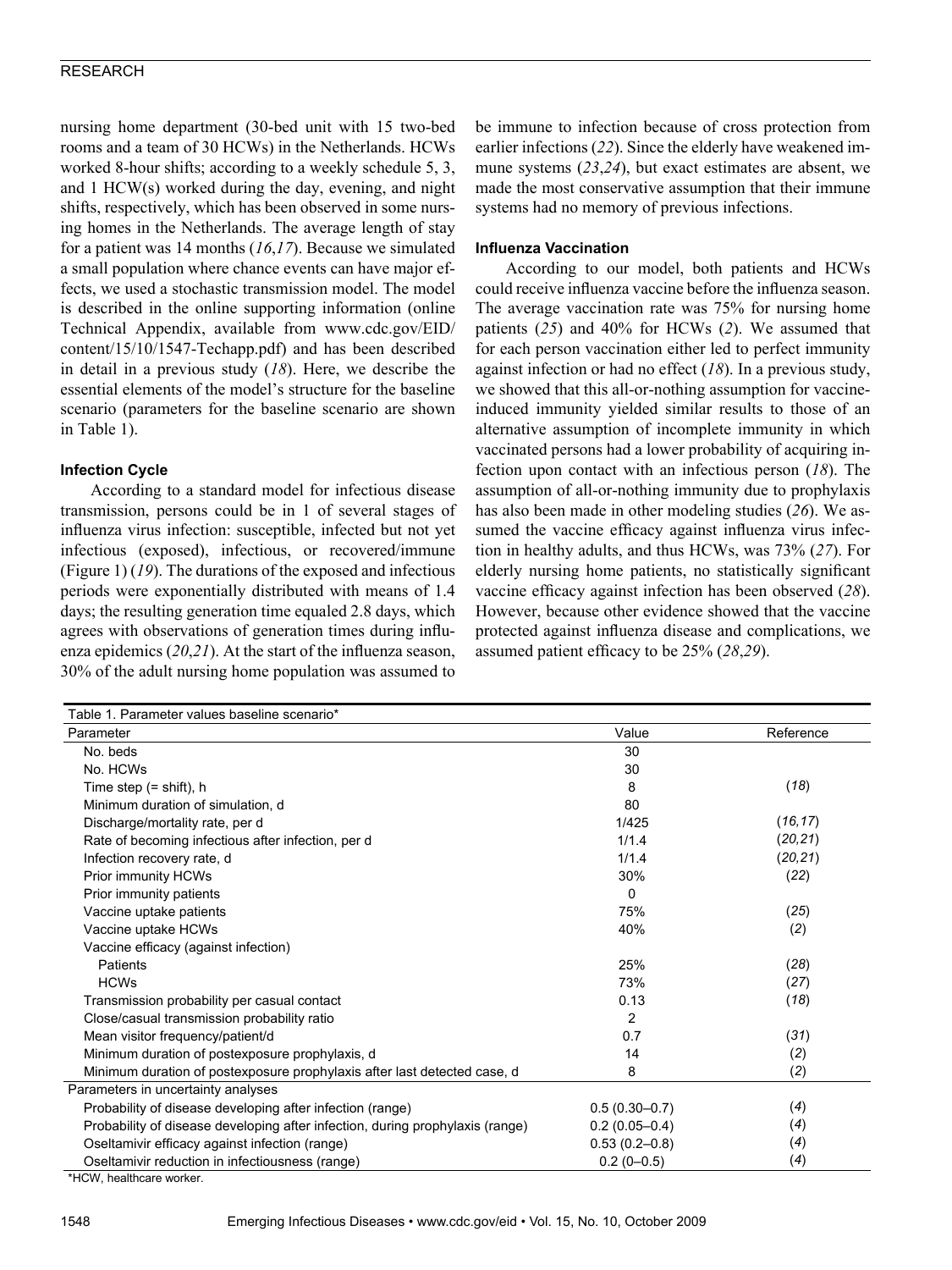## **Prophylaxis with Oseltamivir**

We compared 2 strategies of prophylaxis with oseltamivir to a control situation in which no neuraminidase inhibitors were used: continuous (seasonal) prophylaxis was given to all patients during 8 weeks (the longest period of prophylaxis described in effectiveness studies) (*30*) around the peak of the influenza season; or postexposure prophylaxis was started for all patients as soon as 1 patient had a laboratory-confirmed influenza virus infection. Because recognition of a possible influenza infection is required before doing a laboratory test, we assumed that only the fraction of infected patients in whom influenza disease developed (the symptomatic patients) could trigger the start of postexposure prophylaxis. We assumed that, for every first symptomatically infected person, the delay between the start of infectiousness and the start of prophylaxis followed a distribution with a mean of 3.5 days. This interval was determined by the time to onset of symptoms, the time to recognition of symptoms, the time to a positive laboratory test, and the delay to start of prophylaxis (online Technical Appendix). Postexposure prophylaxis was given to all patients in the department for at least 2 weeks and was continued until no new cases occurred during a period of 8 days (*2*). Because we did not have data on the efficacy of oseltamivir in elderly persons, we used estimates from household studies (*4*) as the best available evidence. We assumed oseltamivir induced immunity to infection by wild-type strains in 55% of the susceptible patients as soon as it was administered and for the duration of prophylaxis. Immunity did not develop in the other patients, but when they were infected they were considered to become less infectious than persons who did not take oseltamivir (*26*). Based on estimates of the total reduction in infectiousness in persons treated with oseltamivir (*4*), we assumed the probability that the virus was transmitted during contact with a susceptible person was reduced by 20%. In the online Technical Appendix, we describe some uncertainty analyses that we performed for the parameters describing oseltamivir efficacy.

#### **Influenza Disease**

On the basis of household studies, we assumed that influenza disease would develop in 50% of patients infected with influenza virus (*4*). For those receiving oseltamivir prophylaxis, this probability was only 20% (*4*).

#### **Contacts**

A person's risk of being infected depended on the number and type of contacts with infectious persons. We distinguished between casual and close contacts; casual contact was considered as conversation and close contact occurred with physical contact. We parameterized the contact model; the expected numbers of contacts, specified by



Figure 1. Schematic diagram of our stochastic individual-based model. A) The different types of persons in the nursing home: patients, healthcare workers (HCWs), and visitors. B) The time course of infection: S, susceptible; E, exposed; I<sub>a</sub>, infectious and asymptomatic; I<sub>s</sub>, infectious and symptomatic; R, recovered/ immune; R<sub>p</sub>, immune while using prophylaxis. For all patients and HCWs in the model, we kept track of their stage in this infection cycle in time. If the influenza strain that is transmitted is resistant to oseltamivir, persons in the  $R_{\rho}$  department can still become infected (dashed arrow).

type of persons and kind of contact, matched the number of contacts that we observed in 2 nursing home departments in the Netherlands (*18*). The probability of contact between 2 persons, given their type (HCW or patient), as well as the probability that this contact was close (physical contact), is given in Table 2. During the night shift, patients did not have contact with other patients, except for their roommates, who were assumed to be casual contacts. During the day and evening shifts, patients could also have contact with visitors. All contacts with visitors were considered close. The expected number of visitors was based on a study in the Netherlands on nursing home patients and visitors and was estimated to be 0.7 visitors per patient per day (*31*).

#### **Transmission**

For every pair of persons with a casual or close contact, a probability existed that the virus was transmitted if the persons involved in the contact were infectious and susceptible. This probability was determined by sampling from a Bernoulli distribution with mean set equal to the transmission probability. For a casual contact, the transmission probability was 0.13; we chose this probability be-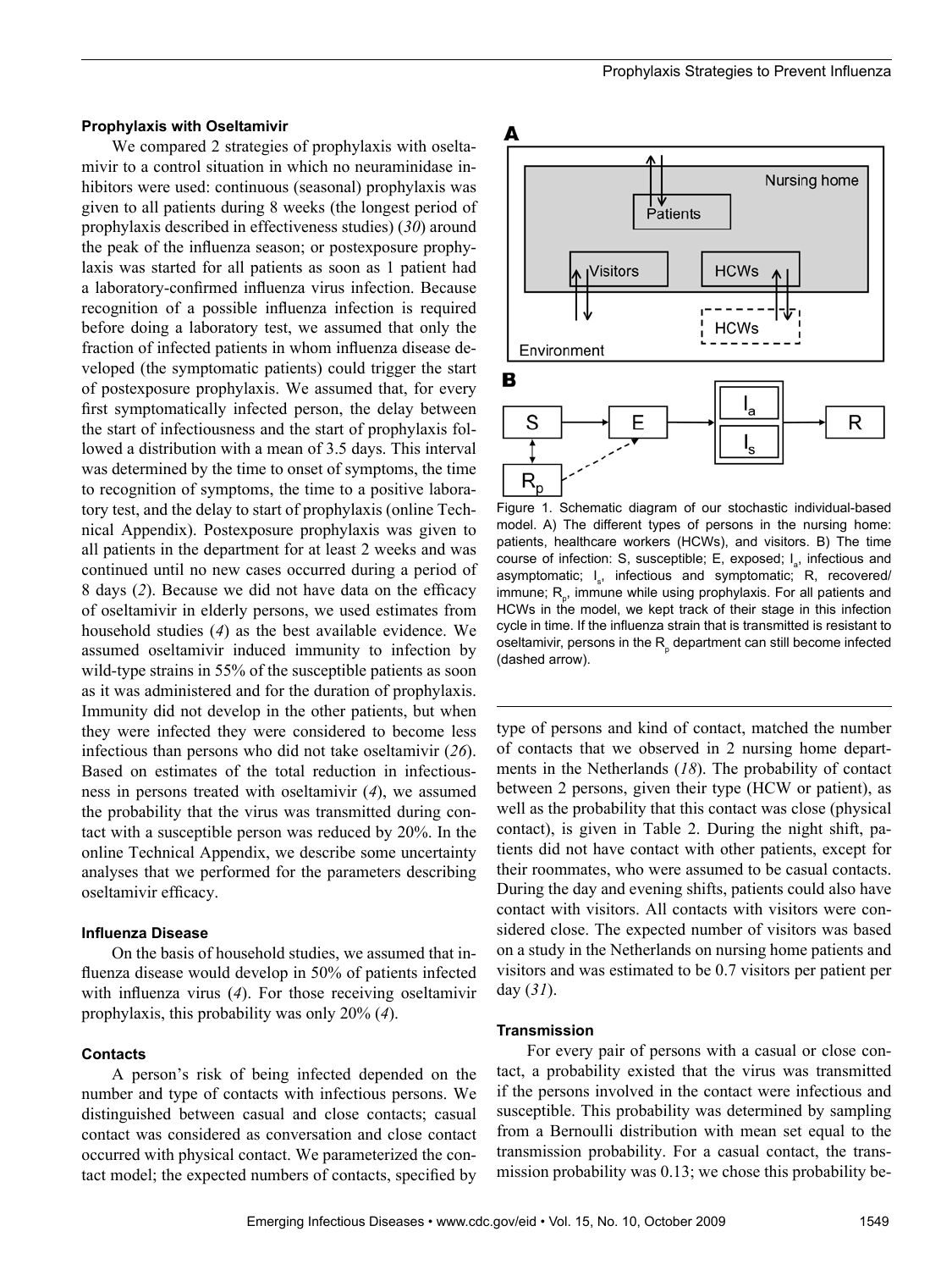|                          |            |                | Probability of close |  |
|--------------------------|------------|----------------|----------------------|--|
|                          | Contacted  | Probability of | contact given casual |  |
| Person                   | person     | contact        | contact              |  |
| Patient                  | Patient    | 0.07           | 0.06                 |  |
| Patient                  | <b>HCW</b> | 0.52           | 0.69                 |  |
| <b>HCW</b>               | <b>HCW</b> | 0.91           | 0.31                 |  |
| *HCW, healthcare worker. |            |                |                      |  |

Table 2. Contact probabilities between persons in a nursing home department\*

cause the expected infection attack rate among patients in the absence of HCW vaccination was similar to observed attack rates for influenza-like-illness (*18*,*25*,*32*). For close contacts, the probability of transmission was assumed to be  $2\times$  as high as that of casual contacts.

## **Influenza in the Community**

The rate at which influenza virus was introduced into the nursing home by HCWs, visitors, and patients depended on the prevalence of the virus in the community; we used a simulation of an influenza epidemic in a large population (online Technical Appendix). In each simulation, a constant proportion of infections in the community was assumed to be caused by resistant strains.

## **Oseltamivir Resistance**

Resistant viruses were assumed to be completely insensitive to oseltamivir, and therefore prophylaxis had no effect on the susceptibility of a person who was exposed to a resistant strain. We also assumed that use of oseltamivir neither affected the infectiousness nor the development of symptoms in a person infected with a resistant strain. Apart from oseltamivir sensitivity, resistant and nonresistant strains were assumed to be similar. Infection with 1 of the strains conferred cross-protection against infection with other strains during the season.

# **Outcomes**

We defined the infection attack rate and the disease attack rate as the total number of infections or influenza diseases among patients, respectively, divided by the total number of patients in the nursing home department during the study period. We distinguished between infections caused by oseltamivir-sensitive and -resistant strains and compared scenarios with increasing prevalence of oseltamivir resistance. Based on the distribution of infection attack rates in a nursing home in the absence of preventive measures (*18*), we used the proportion of infection attack rates of  $\geq 0.3$  as a proxy for the probability of a large outbreak. We calculated the absolute and relative risk reductions for both strategies of prophylaxis (efficacy) and determined the fraction of infections caused by resistant strains. We also computed the number of daily doses of prophylaxis needed to prevent 1 infection or disease (DNP) as the total number of doses ad-

ministered divided by the number of influenza infections or diseases prevented (the absolute risk difference) (efficiency). Information on the statistical precision of the effect estimates can be found in the online Technical Appendix.

## **Alternative Scenarios**

In addition to the baseline scenario previously described, we considered an alternative scenario in which both patients and HCWs received continuous or postexposure prophylaxis according to the same rules. Postexposure prophylaxis was started after detection of infection in a patient and was given to all patients and all HCWs. We also studied a scenario in which the HCW vaccination rate was only 10%, as was observed in the Netherlands (*33*). Here we considered prophylaxis to patients only and to patients and HCWs.

In the online Technical Appendix, additional scenarios are described for the following circumstances: 1) different delays between the start of infectiousness of the first symptomatic patient and the start of postexposure prophylaxis, 2) different levels of influenza virus activity in the community, 3) higher percentage of HCWs vaccinated, 4) lower patient vaccine uptake, 5) greater percentage of patients with prior immunity, and 6) a 60-bed nursing home department.

# **Results**

# **Baseline Scenario**

In the absence of resistance, the prophylactic use of oseltamivir reduced the number of influenza virus infections among patients during the influenza season. The infection attack rate among patients decreased from 0.19 in the control setting without prophylaxis to 0.13 (relative risk [RR] 0.67) when postexposure prophylaxis was given to all patients (first 2 bars, Figure 2, panel A). The fraction of large outbreaks with an infection attack rate of  $>0.3$  decreased from 0.31 to 0.17 (RR 0.55), and outbreaks with attack rates >0.4 rarely occurred (Figure 3). If continuous prophylaxis was given for 8 weeks, the infection attack rate decreased to 0.05 (RR 0.23) (Figure 2, panel B), and the percentage of large outbreaks decreased to 0.03 (RR 0.09). Because of continuous prophylaxis, not only did large outbreaks disappear, but also the percentage of departments without any patient infection increased (Figure 3). Rates of influenza disease decreased from 0.10 to 0.06 (RR 0.60) and 0.01 (RR 0.13), respectively, for the 2 different strategies of prophylaxis (Figure 1, panels C, D). Although the number of infections that could be prevented was higher for continuous prophylaxis, the DNP was  $\approx$ 3× higher with this strategy than with postexposure strategy (Figure 4). Without resistance, the DNP was 118 for postexposure prophylaxis and 323 for continuous prophylaxis.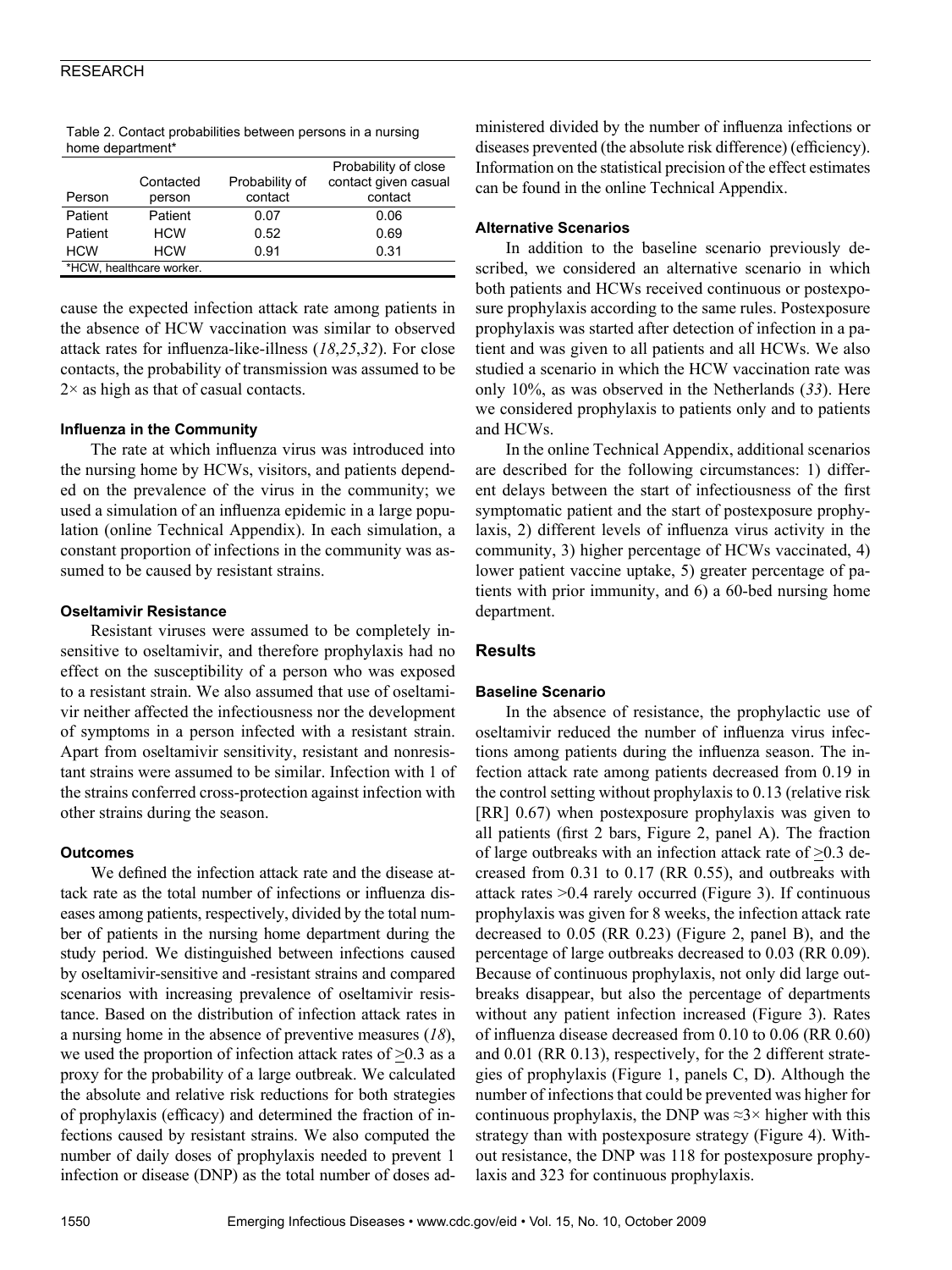

Figure 2. Effects of prophylaxis with oseltamivir on influenza virus infection and disease rates among nursing home patients. The effects of both postexposure and continuous prophylaxis strategies are shown for different proportions of resistant virus strains in the community and compared with a control setting without prophylaxis and resistance. Panels A and C, postexposure prophylaxis given to all patients; panel B and D, continuous prophylaxis for 8 weeks. BL, baseline.

#### **Resistance**

An increase in the proportion of oseltamivir-resistant influenza virus strains in the community reduced the efficacy of prophylaxis with oseltamivir against infection and disease (Figure 2). In addition, both prophylaxis strategies became less efficient and the DNP increased rapidly, in particular for the continuous prophylaxis strategy (Figure 4). Prophylaxis caused a selection pressure for resistant

strains; the percentage of infections caused by resistant strains in the nursing home was higher than in the community (Figure 5). The selection of resistant strains was most pronounced for continuous prophylaxis strategy.

#### **Alternative Scenario: Prophylaxis Extended to HCWs**

Extension of prophylaxis strategies to include both HCWs and patients offered little additional protection to



Figure 3. Distribution of influenza virus infection attack rates among patients who received no prophylaxis, postexposure prophylaxis, and continuous prophylaxis, in the absence of resistance.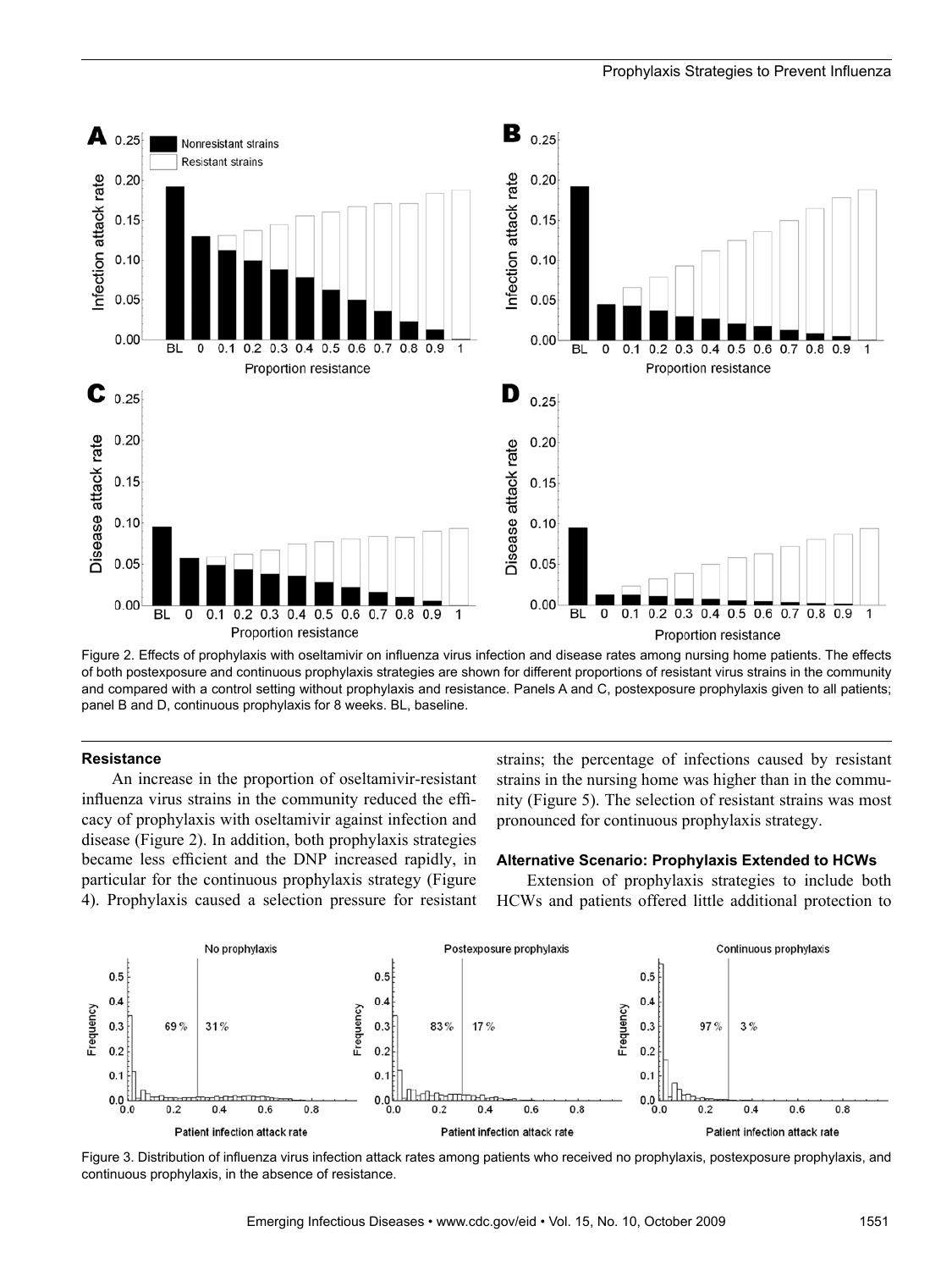

Figure 4**.** The number of daily doses of oseltamivir needed to prevent 1 influenza virus infection or disease (DNP). Results are shown for both postexposure (PE) prophylaxis and continuous (cont) prophylaxis for increasing proportions of oseltamivir-resistant virus strains in the community.

patients (Figure 6). In the absence of resistance, postexposure and continuous prophylaxis reduced the infection attack rate in HCWs from 0.14 to 0.10 and 0.05, respectively. The attack rate among patients decreased from 0.19 to 0.12 (RR 0.65) and 0.03 (RR 0.15), respectively. Taken together, the DNP for infection (of either patient or HCW) was 140 for postexposure prophylaxis and 366 for continuous prophylaxis; the total number of doses administered was 2  $\times$  as high as in the scenario in which only patients received prophylaxis.

When the HCW vaccination rate was 0.1, the infection attack rate among patients without prophylaxis was 0.23. This could be reduced to 0.15 (RR 0.67) when postexposure prophylaxis was given to patients alone and to 0.14 (RR 0.63) when it was given to HCWs as well (Figure 6). Continuous prophylaxis given to patients only or to both patients and HCWs could reduce the infection attack rate to 0.06 (RR 0.26) and 0.04 (RR 0.16), respectively. However, the number of doses required per department was approximately  $6 \times$  higher for continuous prophylaxis than for postexposure prophylaxis. Results of other alternative scenarios and the uncertainty analyses are described in the supporting information (online Technical Appendix).

#### **Discussion**

Our model predicts that in the absence of resistance, both postexposure prophylaxis and continuous prophylaxis can reduce the number of influenza virus infections in nursing home patients during annual influenza epidemics. Although continuous prophylaxis will prevent more cases, postexposure prophylaxis prevents more cases per dose. If resistance to oseltamivir increases, both prophylaxis strategies become less efficacious and less efficient, with more selection for resistance during continuous prophylaxis. Extension of prophylaxis to HCWs is not expected to have a large effect on the attack rates among patients.

For the results of our modeling study to be correctly interpreted, we must discuss some possible limitations. First, we did not distinguish between different subtypes of influenza circulating in the community. The oseltamivir-resistant strains that dramatically increased in number globally during the last 2 influenza seasons were all influenza A (H1N1) strains and resistance against oseltamivir seemed to be limited to the N1 serotype only. During the 2007–08 season, H1N1 strains were responsible for approximately 60% of influenza virus infections in Europe, which is uncommon when data for the last decade are examined (*34*). The remaining influenza virus infections were caused by A/H3N2 subtype and B type viruses. Thus, even if all influenza A (H1N1) strains acquired resistance against oseltamivir, levels of resistance of >60% are not very probable unless resistance develops as well in the other influenza A subtypes and in influenza B. Second, we did not take into account de novo resistance in persons on prophylaxis. We assumed the probability of emergence of resistance was very low (*26*) and, as we studied a small population, the effect on the outcome was assumed to be negligible. Third, we used estimates on the efficacy of oseltamivir prophylaxis from household studies because we did not have data specific for elderly people. More accurate assessment of efficacy and comparison of preventive measures in nursing homes will require new estimates from studies in senior populations. Finally, we studied a 30-bed department instead of an entire nursing home. If an outbreak occurs in 1 department, it might be necessary to start prophylaxis in other nearby departments as well. However, the effects of prophylaxis for individual departments will not be different.

Our model confirmed the beneficial effects of prophylaxis with oseltamivir in reducing the number of infections



Figure 5. The proportion of infections with oseltamivir-resistant influenza virus strains among nursing home patients for increasing proportions of resistance in the community.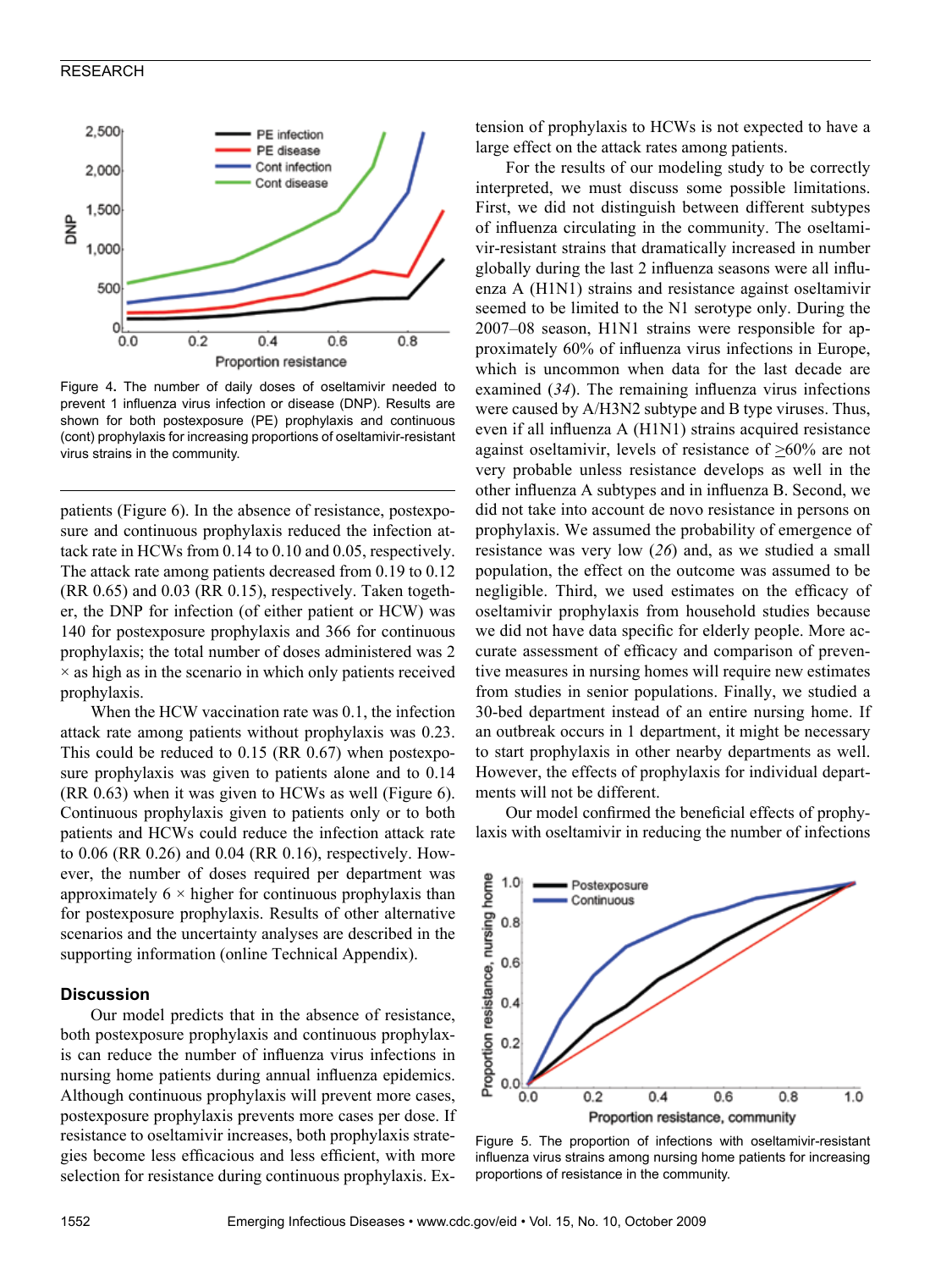and preventing large outbreaks as has been suggested by some observational and experimental studies (*7*–*9*). We have not considered the effects of prophylaxis on the number of complications or deaths, but these can be assumed



Figure 6. A) Average number of influenza virus infections among patients and B) average number of administered doses of oseltamivir in a 30-bed nursing home department during 1 influenza season. For the postexposure and continuous prophylaxis strategies, results are shown for prophylaxis of patients only (p) and of both patients and healthcare workers (HCWs) (p+h) and compared with a control setting without prophylaxis (–). HCW vaccination rates of 0.4 and 0.1 are considered.

to be somewhat higher than for infection because oseltamivir also prevents complications when taken after infection (*9,35*). Our results suggest a large difference in both efficacy and efficiency between the postexposure and continuous prophylaxis strategies. Although continuous prophylaxis can protect more patients, it also requires large stocks of antiviral drugs and is therefore costly; postexposure prophylaxis might be the preferred strategy. Furthermore, our model suggests that extending prophylaxis to HCWs does not prevent many additional infections among patients when compared with prophylaxis of patients only. Even when the number of infections prevented in HCWs was included, the number of daily doses needed to prevent 1 infection was higher than the number of daily doses needed when prophylaxis was given to patients only. This prediction might be of use for the evaluation of influenza prevention guidelines for nursing homes. Currently, the Dutch guideline for prevention of influenza in nursing homes recommends postexposure prophylaxis for both patients and HCWs (*1*). CDC recommends prophylaxis to nonvaccinated HCWs only, or in case of a mismatch between the vaccine strains and the circulating virus strains, to all HCWs (*2*). Although the latter strategy is expected to be more efficient, the effect on infection attack rates among patients will be less extensive than with prophylaxis of all HCWs. In the postexposure strategy, 1,388 doses of oseltamivir were given to HCWs for every additional prevented infection in a patient. This number was very high compared with the 7 HCW vaccinations needed to prevent 1 infection in patients observed in our previous study (*18*). Therefore, protection of patients by reducing the number of infections in HCWs seems to be more efficiently obtained by increasing vaccine administration among HCWs than by including them in prophylaxis strategies.

Our study suggests that the selection pressure for resistance is lower for postexposure than for continuous prophylaxis. Moreover, the efficiency of postexposure prophylaxis appears to be less sensitive to the level of resistance than that of continuous prophylaxis. During the 2007–08 influenza season, the prevalence of oseltamivir-resistant influenza A (H1N1) strains in Europe increased from  $\leq 1\%$ in previous years (*11*) to 25% on average, with a national prevalence ranging from 2.5% in Spain up to 66% in Norway (*36*). During the 2008–09 influenza season almost all influenza A (H1N1) strains were oseltamivir resistant (*12*). Oseltamivir use in Europe was low in both years and, in the absence of an apparent selection pressure for resistance, predicting whether resistance will disappear, persist, or increase next season is difficult. Our findings indicate that increasing resistance should be included in the decisionmaking process for prevention of influenza in healthcare settings. Use of other antiviral agents that are not as associated with resistance should be considered as an alternative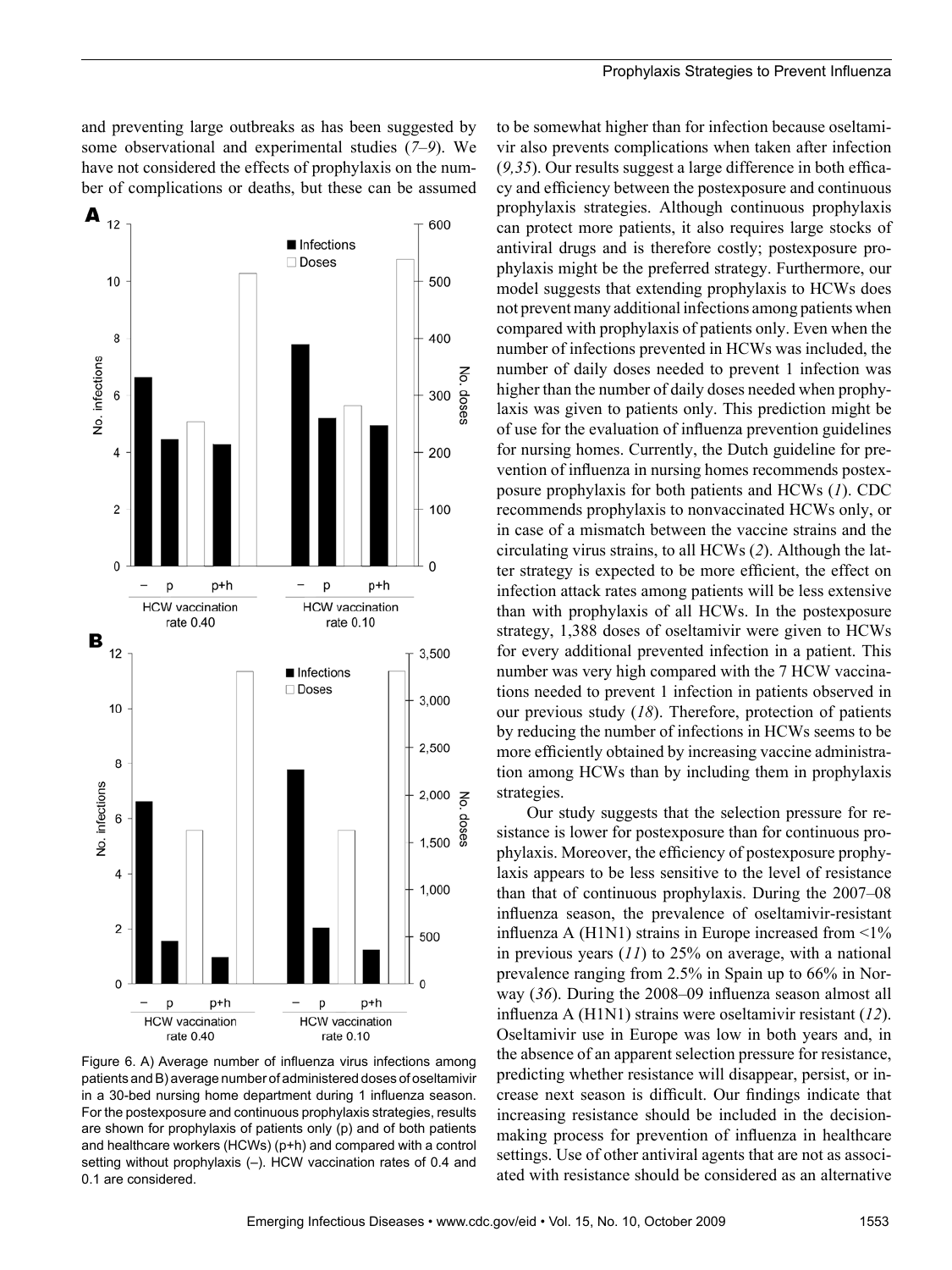prevention strategy (*37*). Household studies suggest that prophylaxis with zanamivir, for example, can give similar results as prophylaxis with oseltamivir (*4*). However, zanamir prophylaxis should be studied in more detail in the nursing home population. Future modeling studies should also address other relevant issues such as the use of combination or cycling therapy approaches (*38*) to retain the protection offered by current antiviral drugs.

The study was funded by a grant from the Netherlands Health Care Organization (ZonMw, No. 6120.0015). E.H. is financially supported by the Netherlands Organization for Scientific Research (VENI NWO Grant 91656109). M.J.M.B. is financially supported by the Netherlands Organization for Scientific Research (VICI NWO Grant 918.76.611).

Dr van den Dool is a researcher in the Clinical Epidemiology group of the Julius Center for Health Sciences and Primary Care at the University Medical Center Utrecht. Her main research interest is the epidemiology and modeling of infectious diseases, in particular, the prevention of influenza in healthcare institutions.

## **References**

- 1. Cools HJ, van Essen GA. Practice guideline "Influenza prevention in nursing homes and care homes," issued by the Dutch Society of Nursing Home Specialists; division of tasks between nursing home specialist, general practitioner and company doctor [in Dutch]. Ned Tijdschr Geneeskd. 2005;149:119–24.
- 2. Fiore AE, Shay DK, Broder K, Iskander JK, Uyeki TM, Mootrey G, et al. Prevention and control of influenza: recommendations of the Advisory Committee on Immunization Practices (ACIP), 2008. MMWR Recomm Rep. 2008;57:1–60.
- 3. Cooper NJ, Sutton AJ, Abrams KR, Wailoo A, Turner D, Nicholson KG. Effectiveness of neuraminidase inhibitors in treatment and prevention of influenza A and B: systematic review and meta-analyses of randomised controlled trials. BMJ. 2003;326:1235. DOI: 10.1136/ bmj.326.7401.1235
- 4. Halloran ME, Hayden FG, Yang Y, Longini IM Jr, Monto AS. Antiviral effects on influenza viral transmission and pathogenicity: observations from household-based trials. Am J Epidemiol. 2007;165:212–21. DOI: 10.1093/aje/kwj362
- 5. Hayden FG, Belshe R, Villanueva C, Lanno R, Hughes C, Small I, et al. Management of influenza in households: a prospective, randomized comparison of oseltamivir treatment with or without postexposure prophylaxis. J Infect Dis. 2004;189:440–9. DOI: 10.1086/381128
- 6. Welliver R, Monto AS, Carewicz O, Schatteman E, Hassman M, Hedrick J, et al. Effectiveness of oseltamivir in preventing influenza in household contacts: a randomized controlled trial. JAMA. 2001;285:748–54. DOI: 10.1001/jama.285.6.748
- 7. Peters PH, Jr., Gravenstein S, Norwood P, De B, V, Van Couter A, Gibbens M, et al. Long-term use of oseltamivir for the prophylaxis of influenza in a vaccinated frail older population. J Am Geriatr Soc. 2001;49:1025–31. DOI: 10.1046/j.1532-5415.2001.49204.x
- 8. Monto AS, Rotthoff J, Teich E, Herlocher ML, Truscon R, Yen HL, et al. Detection and control of influenza outbreaks in well-vaccinated nursing home populations. Clin Infect Dis. 2004;39:459–64. DOI: 10.1086/422646
- 9. Bowles SK, Lee W, Simor AE, Vearncombe M, Loeb M, Tamblyn S, et al. Use of oseltamivir during influenza outbreaks in Ontario nursing homes, 1999–2000. J Am Geriatr Soc. 2002;50:608–16. DOI: 10.1046/j.1532-5415.2002.50153.x
- 10. Parker R, Loewen N, Skowronski D. Experience with oseltamivir in the control of a nursing home influenza B outbreak. Can Commun Dis Rep. 2001;27:37–40.
- 11. Lackenby A, Hungnes O, Dudman SG, Meijer A, Paget WJ, Hay AJ, et al. Emergence of resistance to oseltamivir among influenza A(H1N1) viruses in Europe. Euro Surveill. 2008;13:8026.
- 12. Moscona A. Global transmission of oseltamivir-resistant influenza. N Engl J Med. 2009;360:953–6. DOI: 10.1056/NEJMp0900648
- 13. Enserink M. Infectious disease. Old drugs losing effectiveness against flu; could statins fill gap? Science. 2005;309:1976–7. DOI: 10.1126/science.309.5743.1976a
- 14. Stilianakis NI, Perelson AS, Hayden FG. Emergence of drug resistance during an influenza epidemic: insights from a mathematical model. J Infect Dis. 1998;177:863–73.
- 15. Longini IM Jr, Halloran ME, Nizam A, Yang Y. Containing pandemic influenza with antiviral agents. Am J Epidemiol. 2004;159:623–33. DOI: 10.1093/aje/kwh092
- 16. CTG ZAio. Doelmatigheid verpleeghuizen in relatie tot verantwoorde zorg onderzocht. 21-6-2006. Utrecht, CTG/ZAio [Dutch Healthcare Authority] [cited 2009 Jul 29]. Available from http:// www.nza.nl/7113/10118/10124
- 17. Tekstproducties JCM. Arcares jaarverslag 2005. Utrecht (the Netherlands): Arcares; 2006.
- 18. van den Dool C, Bonten MJ, Hak E, Heijne JC, Wallinga J. The effects of influenza vaccination of health care workers in nursing homes: insights from a mathematical model. PLoS Med. 2008;5:e200. DOI: 10.1371/journal.pmed.0050200
- 19. Anderson R, May RM. Infectious diseases of humans: dynamics and control. New York: Oxford University Press; 1991.
- 20. Hirotsu N, Ikematsu H, Iwaki N, Kawai N, Shigematsu T, Kunishima O, et al. Effects of antiviral drugs on viral detection in influenza patients and on the sequential infection to their family members serial examination by rapid diagnosis (Capilia) and virus culture. Int Congr Ser. 2004;1263:105–8. DOI: 10.1016/j.ics.2004.02.020
- 21. Wallinga J, Lipsitch M. How generation intervals shape the relationship between growth rates and reproductive numbers. Proc Biol Sci. 2007;274:599–604. DOI: 10.1098/rspb.2006.3754
- Cauchemez S, Valleron AJ, Boelle PY, Flahault A, Ferguson NM. Estimating the impact of school closure on influenza transmission from sentinel data. Nature. 2008;452:750–4. DOI: 10.1038/ nature06732
- 23. Webster RG. Immunity to influenza in the elderly. Vaccine. 2000;18:1686–9. DOI: 10.1016/S0264-410X(99)00507-1
- 24. Targonski PV, Jacobson RM, Poland GA. Immunosenescence: role and measurement in influenza vaccine response among the elderly. Vaccine. 2007;25:3066–9. DOI: 10.1016/j.vaccine.2007.01.025
- 25. Hayward AC, Harling R, Wetten S, Johnson AM, Munro S, Smedley J, et al. Effectiveness of an influenza vaccine programme for care home staff to prevent death, morbidity, and health service use among residents: cluster randomised controlled trial. BMJ. 2006;333:1241. DOI: 10.1136/bmj.39010.581354.55
- 26. Lipsitch M, Cohen T, Murray M, Levin BR. Antiviral resistance and the control of pandemic influenza. PLoS Med. 2007;4:e15. DOI: 10.1371/journal.pmed.0040015
- 27. Jefferson TO, Rivetti D, Di Pietrantonj C, Rivetti A, Demicheli V. Vaccines for preventing influenza in healthy adults. Cochrane Database Syst Rev. 2007;CD001269.
- 28. Jefferson T, Rivetti D, Rivetti A, Rudin M, Di Pietrantonj C, Demicheli V. Efficacy and effectiveness of influenza vaccines in elderly people: a systematic review. Lancet. 2005;366:1165–74. DOI: 10.1016/S0140-6736(05)67339-4